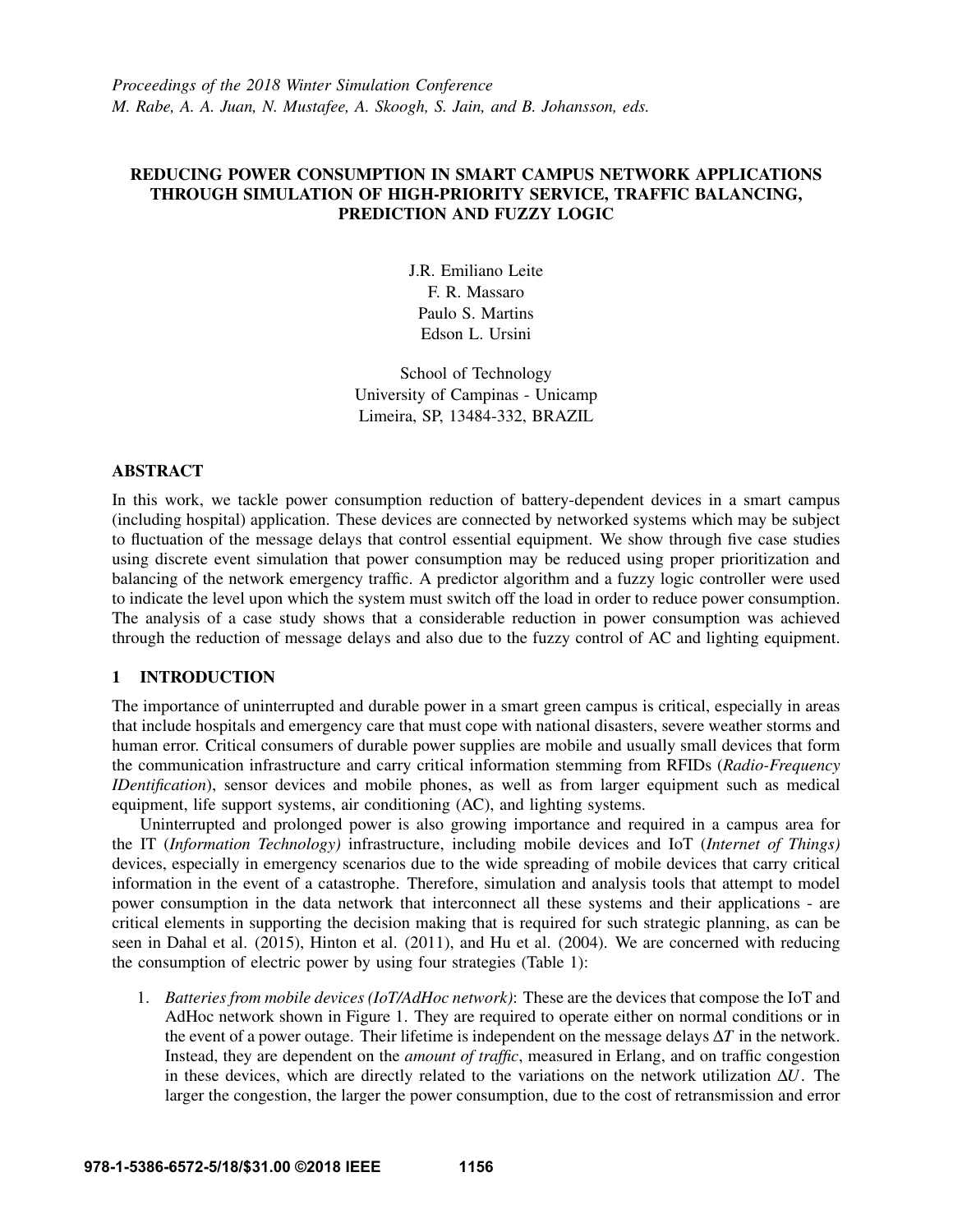recovery mechanisms that are in place when the network is overloaded. Therefore, a network that is balanced and has lower utilization represents less battery consumption. These batteries operate in normal conditions and also in the event of a catastrophe, as long as they are charged. The goal is to increase battery lifetime as well as operation efficiency, especially in emergency cases. Through two case studies (Cases 1 for high and 2 for low traffic), we show in Section [4](#page-4-0) how balancing the traffic leads to power/energy consumption.

- 2. *Batteries that supply emergency equipment* and AC systems (i.e., high consumption), which are part of a larger UPS (*Uninterruptible Power Supply*) (not shown in Figure [1\)](#page-3-0) and are operational exclusively in the event of a power outage. The lifetime of these batteries is dependent on the exact time that they are switched on and off. Ideally, they should be switched on as soon as possible in the event of an emergency, to allow for a short response time. They should also be switched off as soon as possible once they are no longer needed, or (normal conditions are restored) in order to preserve energy and/or battery lifetime. Since these batteries are controlled by network control messages that are susceptible to a delay  $\Delta T$ , in time units (ms or secs), the lifetime of these batteries depends on the average network delays. Through Cases 2 (for low-traffic conditions) and 3 (high-traffic conditions) it is shown that by manipulating the priority of control messages we can reduce  $\Delta T$  and thus reduce energy consumption, thus extending battery life. In Case 4 we consider a high network traffic. Unlike the batteries from mobile devices, these batteries are not affected by fluctuations in the network utilization  $\Delta U$ , or at least one may argue that the impact they suffer is negligible.
- 3. *Other equipment*, i.e., equipment supplied directly from the power network during normal conditions - and that are not necessarily emergency or high consumption components of the system. The impact of ∆*U* and ∆*T* on this class is much similar to the one on mobile devices. Therefore, the results from case studies extend to this class as well. Much like the previous category, the devices that are supplied from the network generate inefficiency if they remain in operation beyond necessary time, i.e., they are switched off late. If their message-triggered, Internet enabled controller delays, then this incurs in extra power consumption. This class of equipment may benefit from load balancing in the network, but the improvement is not as sensitive and significant as in the case of devices that are dependent on a battery with limited capacity.
- 4. *Applications*: Saving energy at the application level through fuzzy control. This case considers the control of devices (i.e., their operational level in percentage %) regarding power consumption. A fuzzy logic controller determines the level of operation as a function of process variables such as temperature, humidity and clarity to control AC and lighting.

<span id="page-1-0"></span>

| Strategies $\rightarrow$ | Priorization           | Network load balancing | Traffic                | Fuzzy     | mode    |            |
|--------------------------|------------------------|------------------------|------------------------|-----------|---------|------------|
| Energy                   | Delay                  | Delay                  | <b>Utilization</b>     |           | control | of         |
| reduction in             | reduction $(\Delta T)$ | reduction $(\Delta T)$ | reduction $(\Delta U)$ | load      | logic   | operation  |
| IoT/AdHoc network        |                        |                        | $\sqrt{Case 1}$        | high      |         | normal,    |
| (on battery) (Figure 1)  |                        |                        | $\checkmark$ Case 2    | low       | Х       | power out. |
| emergency equip.         | $\checkmark$ Case 4    | $\angle$ Case 1        | X                      | high      | Case 5  | power      |
| (on UPS battery)         | $\ominus$ Case 3       | $\ominus$ Case 2       |                        | low       | ✓       | outage     |
| other equipment          | Х                      | Х                      | ✓                      | high      | Х       | normal     |
| (power network)          |                        |                        |                        | low       |         |            |
| Application              | $\ominus$              | $\ominus$              | $\ominus$              | $\ominus$ | Case 5  | normal     |
| power saving             |                        |                        |                        |           |         | power off  |

Table 1: Strategies for Smart Campus energy consumption reduction.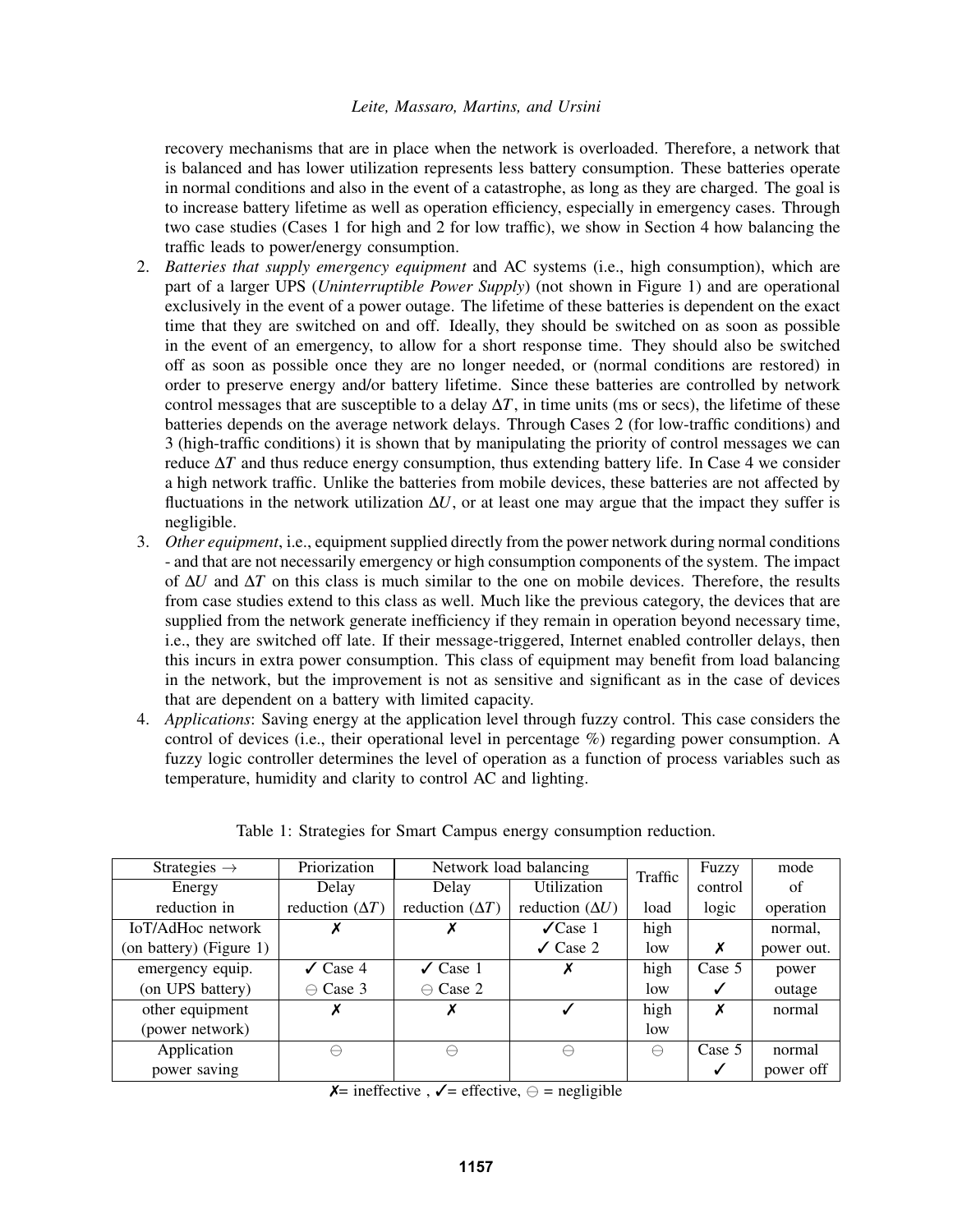The goal of this paper is to understand the impact of prioritization of messages on the power consumption in a system. The operation of the complete system relies upon a heterogeneous and multi-service communication network. There is an application for emergency, AC, light, that is active in the event of power outage. The activation is via control messages that traverse the network from sensors until a controller element.

Traffic is related to power consumption through priorities. By increasing the priority of messages, their average response time becomes shorter. This means that control emergency equipment is activated earlier. This improves the responsiveness of the system. This also means that control equipment is switched off earlier, resulting in battery saving.

Priorities are important because they are related to the power consumption so that sensors that are related to large power consumption must be serviced and notified in shorter time. A predictor algorithm and a fuzzy logic controller were used to indicate the level upon which the system must regulate the load  $(\%)$  in order to reduce power consumption (Case 5).

The contribution of this paper lies in: 1) It offers an analytically validated network discrete event simulation model, which includes IoT and AdHoc networks combined; 2) The model can be used or applied to reason about energy saving as a function of priority and traffic congestion; and 3) The study also provides case studies that showcase the approach. On the other hand, the use of this type of approach (simulation + priorization + fuzzy control) allows a quick way to obtain qualitative results on the reduction of energy consumption, which does not need to be necessarily considered in excessive detail. The model also enables the evaluation of the mobility (RWP) of the AdHoc network and the effectiveness of the fuzzy control. It also allows its validation by analytical models (in our case this was carried out with the Jackson network). Considering its structure, the model can be used for both planning/dimensioning and for real-time (dynamic) performance. To the best of our knowledge (and as discussed in Section [2\)](#page-2-0), we have not found in the literature review work that approaches this topic with such combined features.

# <span id="page-2-0"></span>2 RELATED WORK

In the work by [Lukovic et al. \(2016\),](#page-11-3) UPSs require an increase of reliability by means of proactive actions. The authors provide a concept called SmartUPS including online failure prediction of components. Our work also employs an IoT network, but it studies the impact of prioritizing the network traffic and network congestion on energy saving. Unlike [Lukovic et al. \(2016\),](#page-11-3) we add a fuzzy logic controller to better support power management.

Measurements show the existence of a direct relationship between base station traffic load and power consumption. According to this relationship, the paper by [Lorincz et al. \(2012\)](#page-11-4) developed a linear power consumption (Watt X Erlang) model for base stations of GSM *(Global System for Mobile Communications)* and UMTS *(Universal Mobile Telecommunications System)*.

Mobile communications consume significant amount of energy. In the work by [Dahal et al. \(2015\),](#page-11-0) more than 50% of the total energy is consumed by the radio access, and within this fraction - 50-80% is used by the power amplifier. The results revealed a linear relationship between the power consumption and traffic loads, and the authors provided suggestions for energy-efficient wireless communication. The paper by [Hinton et al. \(2011\)](#page-11-1) presents a network-based model of power consumption for the Internet infrastructure. The access network dominates the Internet's power consumption. As access speeds grow, the core network routers dominate power consumption. Several strategies were created to improve the energy efficiency of the Internet. The paper also proposes to make cellular networks more energy-efficient. Their approach does not compare to the one in our paper, as our focus is on the network dimensioning, priority setting and fuzzy control.

[Hu et al. \(2004\)](#page-11-2) measured results of power consumption and cost in a large hospital in Taiwan. Air-conditioning (A/C) is the major component of power consumption and it accounts for more than 50% of the total building energy use. Some approaches to shift peak load are proposed. Unlike the work by [Hu](#page-11-2) [et al. \(2004\),](#page-11-2) our work includes a fuzzy logic module to control A/C and lighting.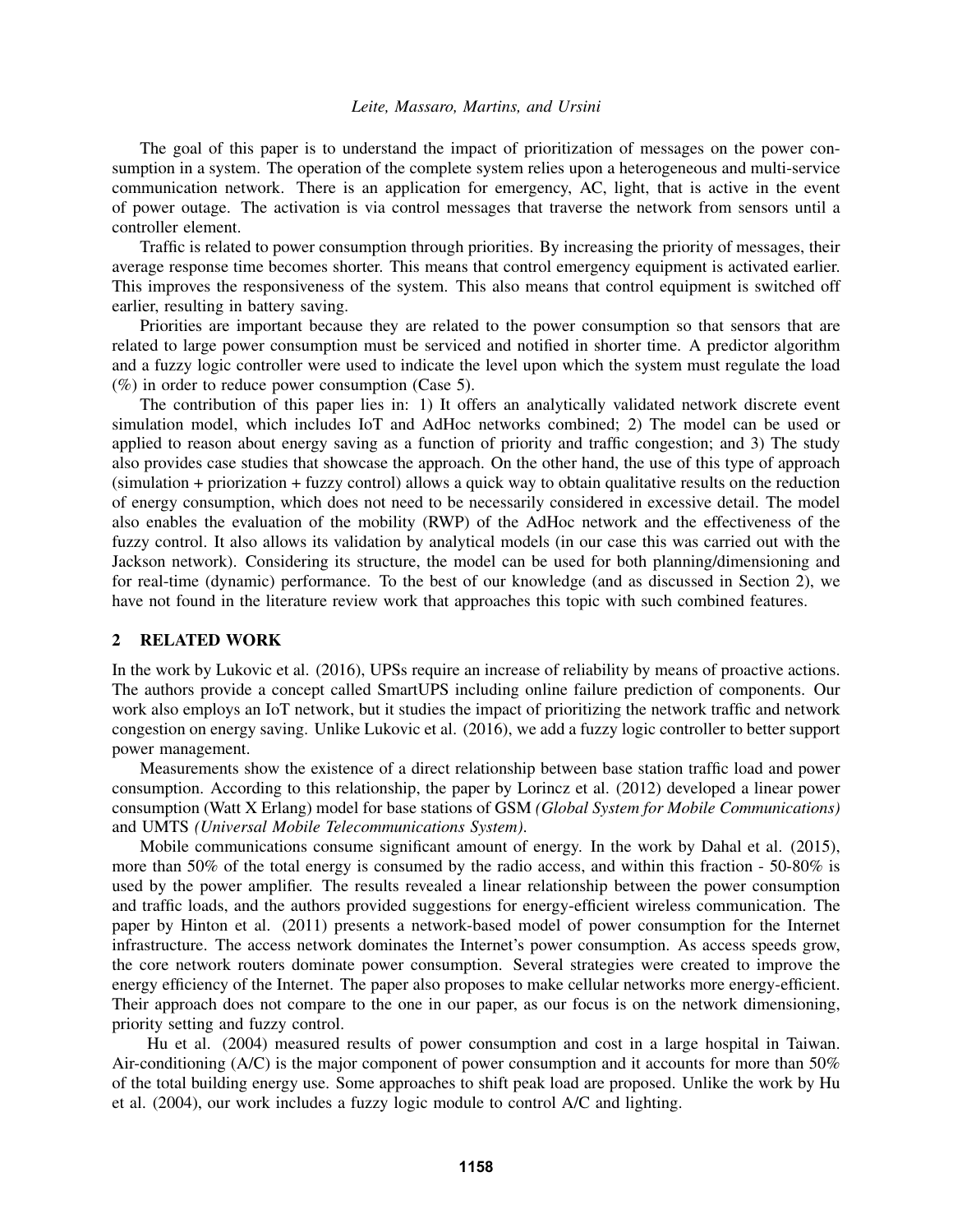<span id="page-3-0"></span>

*Leite, Massaro, Martins, and Ursini*

Figure 1: IOT network model.

# 3 SYSTEM MODEL

An IP packet is modeled as an entity that arrives to the system and crosses several internal queues in a cluster before its departure (i.e., before it is consumed by an application). The network model is a hierarchy consisting of clusters which contain nodes, which in turn have multiple CPUs, thus allowing several parallel connections. Inherent to each queue is the waiting delay before a packet can be processed by a server. Clearly, both queueing and processing times are subject to statistical distributions. Therefore, a network cluster may be regarded as a set of internal queues (each one associated with an outbound link). The left part of Figure 1 consists of network components such as the mediator *MD*, two clusters (*CLR*1, *CLR*2), which perform the acquisition of RFID tags; gateway and the Internet. The end points can be RFID and sensors for different applications. There are two applications: 1) smart and green building including the control of actuators, and 2) SNMP (*Simple Network Management Protocol)*.

The lower part of Figure [1](#page-3-0) is an AdHoc Network that generates data traffic which is aggregated by the IoT mediator. It consists of the following elements: 7 clusters (*CLT*1....*CLT*7); 4 gateways or Internet nodes (*GW*1....*GW*4); 7 Inputs: model data packets generated by IoT sensors; 3 Internet outputs from gateways GW1, GW2 and GW3: they model the flow of IP packets outbound; Input variables: data arrival and service time distributions in a node; Control variables: probability of node connectivity inside a cluster. This probability is provided by the Random Waypoint (RWP) algorithm; Output variables: mean queue time and mean CPU utilization on each cluster for a given position of the nodes within the cluster [\(Leite](#page-11-5) [et al. 2017\)](#page-11-5).

Each node receives packets at the input link and forwards them to one of the outbound links using UDP over IP (Datagram). Since the arrival of requests for the RFID and AdHoc networks can be modeled as a Poisson process, the traffic volume of each individual node can be extended to the traffic volume of a cluster by the simple sum of the rates of Poissonian arrivals. Thus, we sum the rates of each node to form a cluster of ten nodes. Table 2 shows the probabilities of transmission for each link as well as the related cluster-head CPU(s). CPUs 25 to 34 are used only at the application level. CPUs 1 to 24 are used at the network level (the exceptions are CPUs 19 and 23, which are also used by the application level). Table [3](#page-4-1) partially shows the routing probability associated to each link (Figure [1\)](#page-3-0) but in a matrix form [\(Leite et al.](#page-11-6)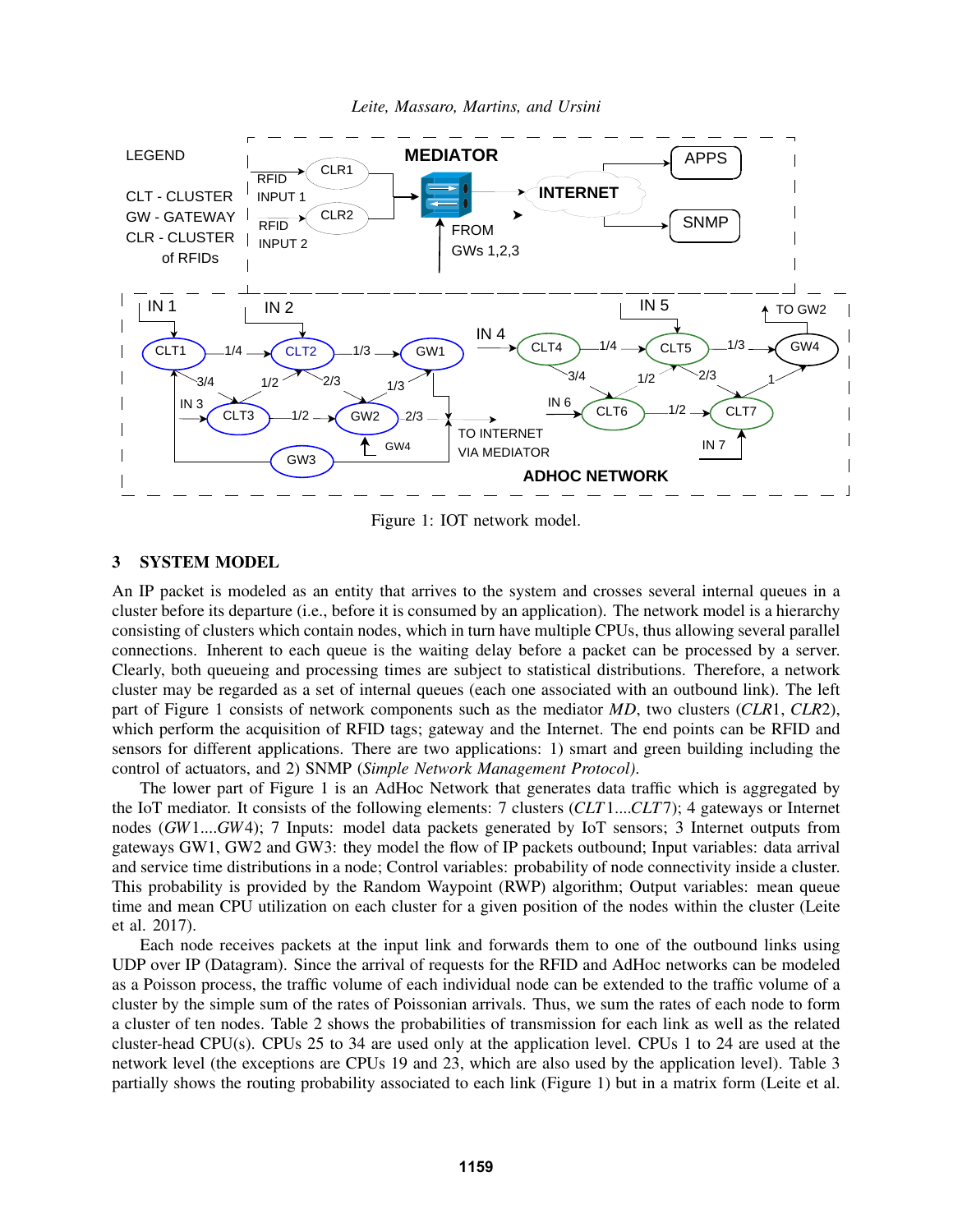|                 | Prob.         | CPU            |                  | Prob.         | <b>CPU</b> | F                | Prob.         | CPU   | F    | Prob.       | <b>CPU</b> |
|-----------------|---------------|----------------|------------------|---------------|------------|------------------|---------------|-------|------|-------------|------------|
| GA <sub>1</sub> |               | 25             | GA <sub>2</sub>  |               | 28         | GA <sub>3</sub>  |               | 29.33 | GA4  |             | 19.34      |
| AdHoc           | 1,1,1,1       | 30, 31, 32, 33 | CLR1             |               | 21         | CLR <sub>2</sub> |               | 22    | MD   | 1/2, 1/2    | 24, disc   |
| GWI             | 1/3, 1/3, 1/3 | 23, 26, 27     | GW1              |               |            | GW2              | $1/3$ , $2/3$ | 11.6  | GW 3 |             | 14         |
| GW4             |               |                | CLT1             | $1/4$ , $3/4$ | $1,2,20*$  | CLT <sub>2</sub> | 1/3.<br>2/3   | 3.4   | CLT3 | 1/2.<br>1/2 | 7,8        |
| CLT4            | $1/4$ , $3/4$ | 12,15          | CLT <sub>5</sub> | 1/3, 2/3      | 16,13      | CLT6             | $1/2$ , $1/2$ | 9.10  | CLT7 |             | 18         |

Table 2: Network configuration.

GA=application gateway, F=function, Prob.=probability. \* output-CPU 20 to *GW*3 is used only in an emergency. disc=discard

[2018;](#page-11-6) [E. L. Ursini and P. S. Martins 2018\)](#page-11-7). The full table may be formed by examining Figure [1](#page-3-0) and the probabilities between each pair of nodes (e.g., GW, CLT, CLR, MD) in the network.

To simulate the performance of the network, the adopted mobility model was the Random Waypoint (RWP) [\(Leite et al. 2017\)](#page-11-5). To evaluate each node independently, a MATLAB routine generates random positions for the ten nodes within each cluster every one second. Nevertheless, this is not the focal point of this paper. All cases used the model shown in Figure [1,](#page-3-0) where internal nodes have limited mobility. Lastly, the proposed model is general and it can be instantiated for specific applications. For example, the probabilities of transmission for outgoing links can be measured in a real application and replaced in the model. The arrival and service distributions considered may also be replaced by actual measurements and/or other types distributions.

Table 3: R Matrix (partial): probability of transmission per output link.

<span id="page-4-1"></span>

|                  | CLT1     | CLT <sub>2</sub> | CLT3 | CLT4     | CLT5 | CLT6 | CLT7 | GW1      | GW2      | GW <sub>3</sub> | GW4      | CLR <sub>1</sub> | CLR <sub>2</sub> | MD       |
|------------------|----------|------------------|------|----------|------|------|------|----------|----------|-----------------|----------|------------------|------------------|----------|
| CLT1             |          | 1/4              | 3/4  |          |      | 0    |      | 0        | 0        |                 |          |                  |                  |          |
| CLT <sub>2</sub> |          | 0                |      |          |      | 0    | 0    | 1/3      | 2/3      |                 | 0        |                  |                  |          |
|                  | $\cdots$ |                  |      |          |      |      |      |          |          | $\cdots$        |          |                  |                  |          |
| GW1              |          |                  |      |          |      |      | 0    | 0        | $\Omega$ |                 | $\Omega$ | 0                |                  |          |
|                  | $\cdots$ |                  |      | $\cdots$ |      |      |      | $\cdots$ |          | $\cdots$        |          |                  | $\cdots$         | $\cdots$ |
| CLR <sub>2</sub> |          |                  |      |          |      |      | 0    | 0        | 0        |                 | $\Omega$ | ſ                |                  |          |
| MD               |          |                  |      |          |      |      | 0    | 0        | 0        |                 |          |                  |                  |          |

CLT - cluster, GW - gateway, CLR - Cluster RFID, MD - mediator

#### <span id="page-4-0"></span>4 CASE STUDIES

The five cases attempt to show the impact of message prioritization, traffic balancing, and fuzzy logic control on the reduction of power consumption. The first four cases address the network in connection with message priorities and traffic balancing (network decongestion). The last case deals with power reduction when a fuzzy logic control is added after the network (application). Tables [4](#page-5-0) and [5](#page-5-1) show the traffic arrival rates and the traffic calculation for overloaded and balanced networks. Table [5](#page-5-1) shows the traffic in Erlangs and uses  $\lambda_i/\mu_i$  for each CPU. The results for case studies 1-4 are presented in Table [6.](#page-7-0)

#### 4.1 Case 1 - Congested Network Without Priority

Figures [2\(](#page-5-2)a) and [2\(](#page-5-2)b) illustrate the results for Case 1. In Case 1 (Table [6,](#page-7-0) column 2) messages have no priority. It uses an arrival rate of EXPO (0.4) (= 2.5 packets/sec) for a congested network.

Table [6](#page-7-0) shows the total average message delay times (in seconds). The delays are obtained from the input to the mediator output. The delays depend on the path taken by the packets in the routing scheme. The first column shows the type of messages, which are 1) SNMP with high and low priority; 2) Sensor 1 measures current and voltage for an air conditioning (AC); 3) Sensor 2 indicates level of illumination; 4) Sensor 3 reads current and voltage battery values (UPS), and 5) RFID tag. Note that some message delays are abnormally large due to the fact that the network lies in an overloaded condition. Therefore, it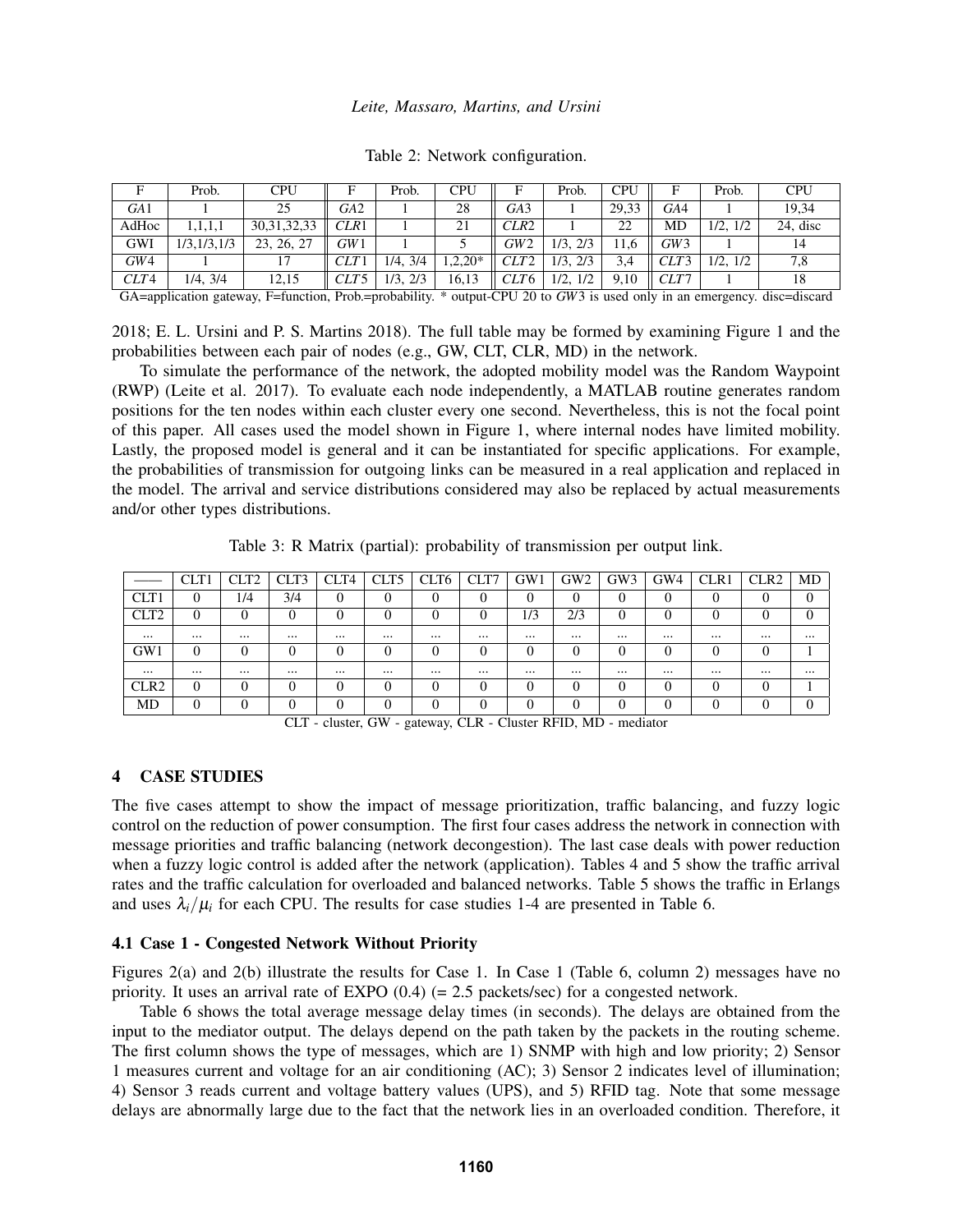|             |       |      | CLT <sub>3</sub> | CLT4 | CTT5<br>◡└⊥┘ | CLT <sub>6</sub> | CLT7                   | GW1            | GW2   | GW3 | GW4  | CLR1 | CLR <sub>2</sub> | MD   |
|-------------|-------|------|------------------|------|--------------|------------------|------------------------|----------------|-------|-----|------|------|------------------|------|
| $\gamma_o$  | ر. ک  | 2.5  | 2.5              | 2.5  | 2.5          | 2.5              | $\gamma$ $\zeta$<br>ر… |                |       |     |      | 1.67 | 1.67             | 5.0  |
| $\kappa_o$  | ر . ب | 5.31 | 4.38             | 2.5  | 5.31         | 4.38             | 8.23                   | $^{\prime}.01$ | 15.7  |     | 10.0 | 1.67 | 1.67             | 25.8 |
| $\gamma_b$  | 1.67  | 1.67 | 1.67             | 1.67 | 1.67         | 1.67             | 1.67                   |                |       |     |      | 1.67 | 1.67             | 5.0  |
| $\lambda_b$ | 1.67  | 3.54 | 2.92             | 1.67 | 3.54         | 2.92             | 5.49                   | 4.68           | 10.49 | 0   | 6.67 | 1.67 | 1.67             | 20   |

<span id="page-5-0"></span>Table 4: Cases 1 & 2 - Overloaded ( $\gamma_o$  and  $\lambda_o$ ) and balanced ( $\gamma_b$  and  $\lambda_b$ ) traffic arrival rates in packets/sec.

Table 5: Cases  $1 \& 2$  - Overloaded and balanced traffic in each CPU (Erlang).

<span id="page-5-1"></span>

| <b>CPU</b>           |       |       |       | 4     |       |       |                          |       |       | 10    | 11    | 12    |
|----------------------|-------|-------|-------|-------|-------|-------|--------------------------|-------|-------|-------|-------|-------|
| Traffic <sub>o</sub> | 0.125 | 0.125 | 0.267 | 0.267 | 0.71  | 0.587 | 0.219                    | 0.219 | 0.219 | 0.219 | 0.587 | 0.125 |
| Traffic <sub>b</sub> | 0.084 | 0.084 | 0.177 | 0.177 | 0.468 | 0.525 | 0.146                    | 0.146 | 0.146 | 0.146 | 0.525 | 0.084 |
| <b>CPU</b>           | 13    | 14    |       | 16    | 17    | 18    | 19                       | 20    |       | 22    | 23    | 24    |
| $\text{Traffic}_{o}$ | 0.267 |       |       | 0.267 | 00.1  | 0.823 | $\overline{\phantom{a}}$ | -     | 0.167 | 0.167 | -     | 0.258 |
| Traffic <sub>h</sub> | 0.177 |       |       | 0.177 | 0.667 | 0.549 | 0                        | –     | 0.167 | 0.167 | -     | 0.20  |

CPU 20: Emergency, CPU 19,23: Application, Total<sub> $o$ </sub> = 6.734 E, Total<sub> $b$ </sub> = 4.896 E

<span id="page-5-2"></span>

Figure 2: CPU mean queuing time and utilization: Case 1 (a,b), Case 2 (c,d) and Case 4 (e,f).

is expected that some messages may 'starve' in a buffer causing undesirable results for some applications. The purpose of balancing the network is to remove such abnormal conditions. In addition, Table [6](#page-7-0) shows the priorities chosen for each type of message, where 0 is the highest priority. Tables [4](#page-5-0) and [5](#page-5-1) are related to this case, i.e., the evaluation of traffic under overload. The  $\gamma$  values refer to the packet generation rate in each cluster, according to Table [4](#page-5-0) (overloaded and balanced traffic). From the values of  $\gamma$  and Matrix *R*, we may calculate the  $\lambda$  values that correspond to a Jackson network [\(Jackson 1957\)](#page-11-8). Further details of this calculation are shown in the following subsection.

In Figures [2\(](#page-5-2)a) and [2\(](#page-5-2)b), we observe that some CPUs are overloaded (i.e., high CPU utilization), and the overloading of a single node can be propagated to other nodes to the point of compromising the whole network (in the event of a worst-case scenario). This congestion leads to higher CPU utilization in each node, since congestion triggers the error detection and correction as well as retransmission of lost packets. It is only in the following case, i.e., Case 2, that we balance the network and the difference in the utilization is related to the reduction in power consumption for the batteries of the mobile devices. By figuring out this relationship, we become able to estimate the actual gain in power consumption.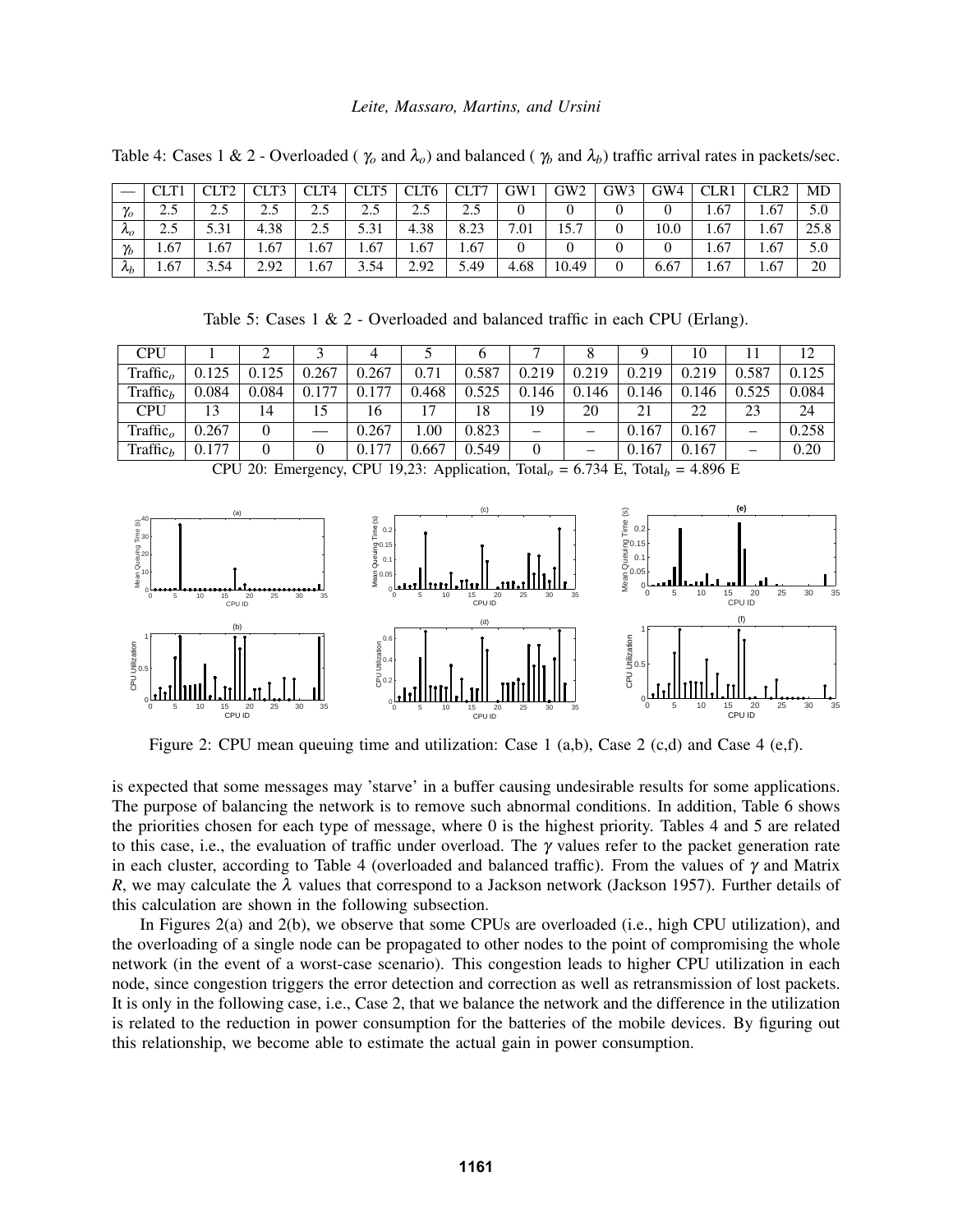### 4.2 Case 2 - Balanced Network Without Priority

Case 2 (Table [6,](#page-7-0) column 3) shows the simulation results (Figs [2\(](#page-5-2)c) and [2\(](#page-5-2)d)), where the messages have no priority, and the arrival rate is set to an EXPO  $(0.6)$  (= 1.67 packets/sec) for a stable (non-congested) network. Tables [4](#page-5-0) and [5](#page-5-1) are related to Cases 1 and 2. The evaluation of traffic under balanced load.

After using the Markov model to balance the network, we adjusted the values of the simulation. The Jackson's network model showed that the dimensioning of the network and elimination of bottlenecks. The model also was useful for validation. Once the model was validated, we can use other distributions, that the Jackson model does not cover [\(Jackson 1957\)](#page-11-8).

Since the initial simulation model has both exponential arrival and service distributions, it may be validated against Jackson's open queueing network model. The solution is obtained from a Markov chain. The packet arrival rate is  $1/0.6 = 1.67$  packets/sec. The first seven arrivals, each generated by a cluster (gateways do not generate traffic), yield 1.67 packets/sec (the remaining four are gateway inputs), therefore: γ = [1.67, 1.67, 1.67, 1.67, 1.67, 1.67, 1.67, 0, 0, 0, 0, 1.67, 1.67,5.0]. We also need the 14 *times* 14 matrix R (Table [3\)](#page-4-1), which describes the probabilities shown in Figure [1](#page-3-0) . The total arrival rates in each cluster or gateway is given by the vector:  $\lambda = \gamma [I - R]^{-1}$ ,  $\lambda = [1.67, 3.54, 2.92, 1.67, 3.54, 2.92, 5.49, 4.68, 10.49,$ 0, 6.67, 1.67,1.67,20]. From the rates obtained from Table [4,](#page-5-0) it is possible to calculate the waiting time for each CPU  $(W_i, [i=1...24])$  by means of the equation [\(1\)](#page-6-0). This equation gives the delay in an M/M/1 queue for overloaded and balanced traffic:

<span id="page-6-0"></span>
$$
W_i = \frac{\lambda_i/\mu_i}{\mu_i - \lambda_i}, \qquad \mu_i = \frac{1}{0.1} = 10
$$
\n<sup>(1)</sup>

packets/sec, where  $\lambda_i$  and  $\mu_i$  are the rates for each CPU. Since all the delay values obtained from the simulation model matched the ones from the analytical model, the simulation model may be deemed validated [\(Ursini and Martins 2018\)](#page-11-7). This validation is a crucial step since it allows further extensions to this model, i.e., the inclusion of other model features such as new types of distributions. Due to the high utilization of the mediator (output CPU 24), its service rate was increased 5 times (i.e., from 10 to 50 packets/sec).

The initial distribution adopted for the arrival and service rate was the exponential. This distribution is suitable since 1) it allows for validating of the model with an analytical model, and 2) it is the one that stresses the network (the worst case when there is no bursts). If the exponential distribution does not match the reality, it is possible to combine exponential distributions to form Erlang(k) distributions, which may better reflect the actual traffic model in the network. The infinite summation of Erlang(k) distributions leads to a constant distribution. Otherwise, if there are bursts in the network, the Pareto or Hyper-exponential distributions may be employed, depending upon the application. Once the model is validated by incremental evolution other types of extensions may be studied.

### 4.3 Case 3 - Balanced Network With Priority

Case 3 (Table [6,](#page-7-0) columns 4,5,6,7) shows the simulation results where the message are assigned a priority, and the traffic arrival rate is an EXPO  $(0.6)$  (= 1.67 packets/sec) for a uncongested network. As it can be seen in Table [6,](#page-7-0) the reduction in the average delay time was not significant, and it may be due to stochastic variations of this variable.

Case 3 has two variants, (a) and (b). In sub-case (a) the sensors are assigned a priority within 3 priority classes (low, medium and high). Furthermore, most sensors were assigned a priority within class 1. In Case 3(b), we reduced the number of priority levels to only two levels (high and low), so that half of the inputs were allocated to one group and the other half to another. The goal of this case was to better observe the impact of prioritization of packets on the timing performance (i.e., average delays), which ultimately maps onto power saving. It is possible to notice that, when the network utilization is low, these changes in priority assignments had a negligible impact on the average packet delays and network utilization.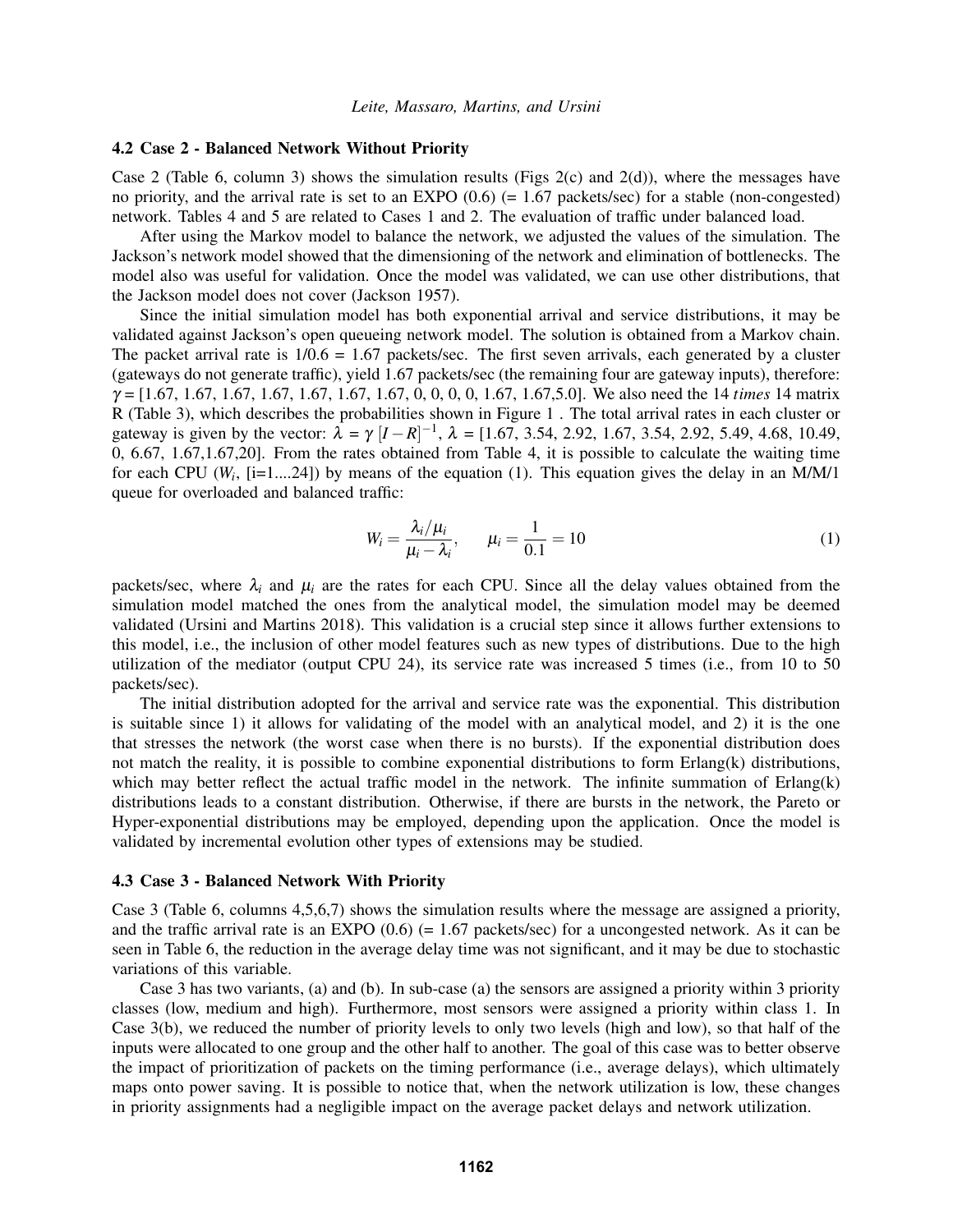## 4.4 Case 4 - Congested Network With Priority

Figs [2\(](#page-5-2)e) and [2\(](#page-5-2)f) shows the results for Case 4. In this case we study the effect of applying a high priority to emergency traffic when the networks is congested. The results are shown in Table [6](#page-7-0) (columns 8,9). As we can see, the average delay time for the messages from sensors 1 and 2 was substantially reduced, and it increased sensors 3 accordingly. Messages with high priority can effectively traverse the network under congested traffic. The remaining traffic (SNMP and RFID) showed no substantial changes. This case is compared against Case 1 which has the same conditions, except that the traffic has no priority. This reduction in the average delay ∆*T* may be translated to an energy saving for UPS equipment, as discussed in the following section.

<span id="page-7-0"></span>

|                  | Case 1    | Case 2   |          | Case 3          |          | Case 4            |           |                |
|------------------|-----------|----------|----------|-----------------|----------|-------------------|-----------|----------------|
| Message          | congested | balanced | balanced |                 | balanced |                   | congested |                |
| source type      | no-prio   | no-prio  |          | (a) with 3 prio |          | (b) with $2$ prio |           | with prio      |
|                  | delays    | delays   | delays   | prio            | delays   | prio              | delays    | prio           |
| SNMP (high)      | 0.093     | 0.085    | 0.085    | $\Omega$        |          | $\Omega$          | 0.09      | $\Omega$       |
| sensor 1 AC      |           |          | 2.091    | 1               | 2.090    | 1                 | 2.27      |                |
| sensor 2 light   | 28.04     | 2.28     | 3.730    | $\overline{2}$  | 3.728    | 1,2               | 4.45      | $\overline{2}$ |
| sensor 3 battery |           |          | 3.127    | 3               | 3.127    | $\mathbf{2}$      | 84.76     | 3              |
| <b>RFID</b>      | 2.170     | 2.145    | 2.145    | 4               | 2.144    | 4                 | 2.15      | $\overline{4}$ |
| SNMP (low)       |           |          |          | 5               | 0.086    | 5                 |           | 5              |

Table 6: Network message delay time (secs) for case studies 1-4 (prio=priority).

# 4.5 Case 5 - Air Conditioning, Lighting and UPS Control

Considering that the system adopted in this work includes actuators, this section covers the mechanisms that provide support for such actuators. These mechanisms were subdivided into two groups: 1) support for lighting and AC control, and 2) mechanisms to signal the need for UPS battery replacement. For the conditions set by the application, the temperature range is from 19 to 32 degrees Celsius. Humidity varies between 10 and 80%, whereas the amount of light varies from 70 to 800 lumens.

## 4.5.1 Lighting and AC Control

Two functions were created using fuzzy logic, one for lighting and another for air conditioning control. In order to support fuzzy functions in the simulation process, it was necessary to integrate the DES simulation with the MATLAB software through the use of the VBA (Visual Basic for Applications) module, which allows the exchange of information between the two software components in a transparent way. Both fuzzy functions receive as input parameters the current temperature, the brightness factor and the relative humidity percentage. For each parameter, functions were assigned for subdivision into three groups: low (L), medium (M) and high (H) (Table [7\)](#page-8-0).

Figures [3a](#page-8-1), [3b](#page-8-1) and [3c](#page-8-1) show the input variables for lighting and AC fuzzy control. For the functions of temperature shown in Figure 3a, three triangular functions were used with parameters [19.01 20.3 21.58], [19.9 23.5 27.1] [24.4 28 31.6] respectively. For humidity, (Figure 3.b), three triangular functions were also used: [0.1 0.15 0.2], [0.15 0.2 0.4] and [0.35 0.5 0.8]. For clarity (Figure [3c](#page-8-1)), three gaussian functions were used: [70.7 157], [107 400] and [135.9 800].

Figure [3d](#page-8-1) illustrates the output functions for AC lighting control, which represents the value for calibration of the air-conditioning / lighting system in the range of 0 to 1. The output values were subdivided into three groups: low, medium and high, represented by triangular functions with the following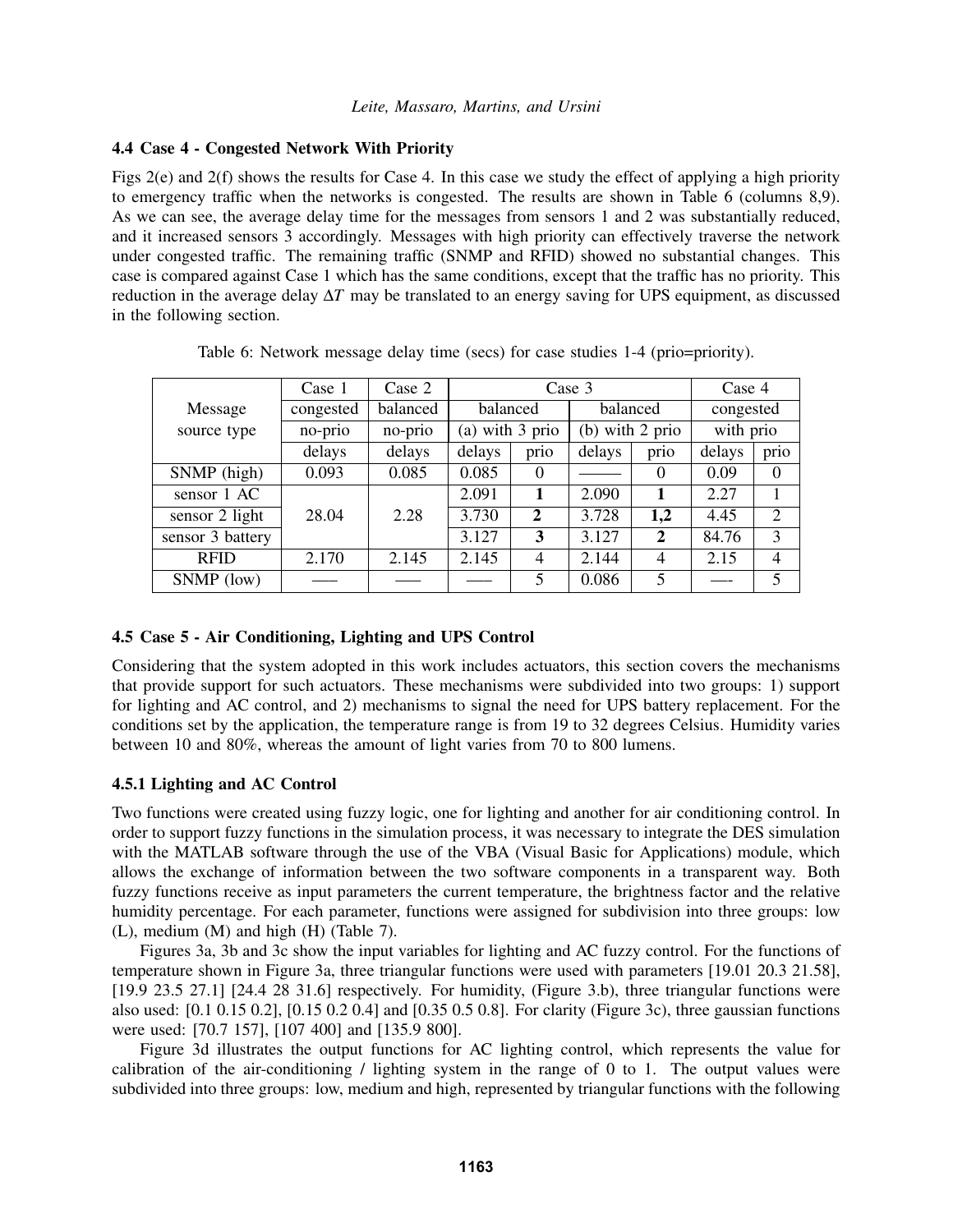<span id="page-8-1"></span>

<span id="page-8-0"></span>Figure 3: Input (a,b,c) and output (d) fuzzy variables for air conditioning and lighting.

|                    | <b>Input Variables</b>                                            |                |                 | <b>Output Variables</b> |  |  |  |  |  |  |
|--------------------|-------------------------------------------------------------------|----------------|-----------------|-------------------------|--|--|--|--|--|--|
| <b>Temperature</b> | Humidity                                                          | <b>Clarity</b> | <b>AC</b> Level | <b>Lighting Level</b>   |  |  |  |  |  |  |
|                    |                                                                   |                |                 |                         |  |  |  |  |  |  |
| М                  |                                                                   |                | М               | н                       |  |  |  |  |  |  |
| н                  |                                                                   |                | Н               | н                       |  |  |  |  |  |  |
| $\cdots$           |                                                                   | $\cdots$       | $\cdots$        | $\cdots$                |  |  |  |  |  |  |
| М                  | н                                                                 | н              | н               |                         |  |  |  |  |  |  |
| н                  | н                                                                 | н              | н               |                         |  |  |  |  |  |  |
|                    | e.g., RULE 1: IF TEMP=L AND HUM=L AND CLARITY=L THEN AC LEVEL=LOW |                |                 |                         |  |  |  |  |  |  |

Table 7: Example of fuzzy rules using conjunction (AND).

parameters: [0 0 0.4], [0.1 0.5 0.9] and [0.6 1 1]. Thus, the result of defuzzification will be used by the air-conditioning actuator to regulate ambient temperature and illumination.

Although the input and output functions are the same for both actuators (air conditioning and lighting), what will differentiate the actuation form are the fuzzy rules defined for each actuator. Thus, it was necessary to create 27 fuzzy rules for each actuator. Table [7](#page-8-0) presents the fuzzy rules created for both the air-conditioning and the lighting actuators. Each rule determines the level of the air-conditioning temperature (low, medium or high) according to the input variables (temperature, humidity and clarity) which reflect the characteristics of the environment. Similarly, rules for the lighting level are also specified in the same table. Figure [4a](#page-9-0) summarizes the data on AC and lighting power reduction in a boxplot chart, showing that the AC has a more symmetric behavior regarding power consumption whereas lighting does not. Figures [4b](#page-9-0) and [4c](#page-9-0) present the results obtained regarding the energy saving indices of the air conditioning and lighting systems provided from the implementation of the proposed approach. These results indicate that the average saving was 48.35% in air conditioning and 46.58% in lighting.

## 4.5.2 UPS - Battery Replacement Control

In hospital environments, the UPS system is extremely important when there is a power outage, as it provides support to the electro / electronic equipment until the power supply is reestablished. To ensure the effective operation of this system, continuous monitoring of the current and voltage of the batteries is necessary. Thus, this work proposes the use of prediction for the current and voltage variables, for the proactive monitoring of the UPS system and the application of fuzzy logic to the decision making on the exchange of the batteries. In this work, a predictor based on the Kalman Filter [\(Welch and Bishop 1995\)](#page-11-9) was used to predict the current and voltage variables of the batteries, which are input parameters to the fuzzy logic that determines the need to exchange the UPS battery pack. Figures [5a](#page-9-1) and [5b](#page-9-1) represent the input functions for each of the variables. For the current functions shown in Figure [5a](#page-9-1) triangular functions with the following parameters were used: [0 30 35], [32 40 48] and [45 60 80]. Figure [5c](#page-9-1) shows the output functions indicating whether or not to replace the battery. The current and voltage variables of the battery are predicted in an individualized way by the predictor, whose results are submitted to the defuzzification process that determines if the battery should be replaced or not.

Therefore, the fuzzy function responsible for the battery replacement indication receives as input the predicted value of the current and the battery voltage, which are subdivided into 3 groups: low, medium and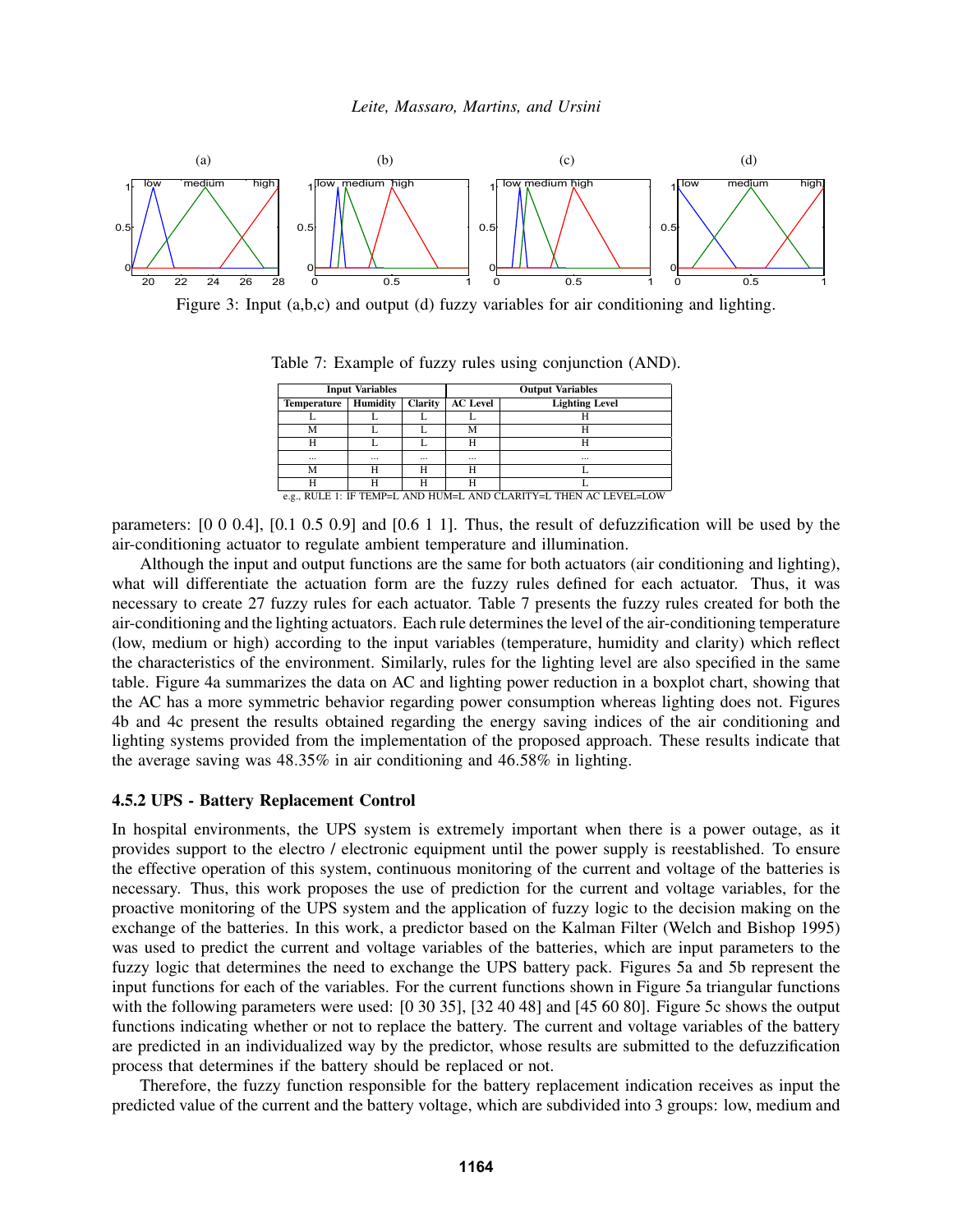<span id="page-9-0"></span>

Figure 4: Power reduction in air conditioning and lighting.

<span id="page-9-1"></span>

Figure 5: Input (a,b) and output (c) fuzzy for UPS control.

high. The parameters set to not replace the battery are: [0 0.25 0.5]. To replace the battery, the parameters are [0.4 0.7 1]. In order to indicate whether or not to replace the battery, we need to create nine fuzzy rules (formatted using AND). The rule that prompts for keeping the battery is if *voltage* = MEDIUM and *current* = MEDIUM then DO-NOT-REPLACE. The range for input current is [0-80] mA and for input voltage it is [0-250] volts. As shown in Figure [5b](#page-9-1), the membership functions are triangular functions with the following parameters: [0 88 92], [88 110 132] and [125 138 250].

# 5 REMARKS AND DISCUSSION

Based on application of the model to the case studies, we may add the following remarks:

*Network traffic*: By using the Jackson Network model, we see that the first congested nodes propagated the effect of their congestion to the rest of the network (Cases 1 and 2). Thus, by applying planning and traffic engineering, it was possible to reduce network congestion. As expected, 1) the delay was strongly dependent on the network topology and priority; 2) the best gains in the allocation of priority were observed when the network was congested, and 3) the congested network substantially increased packet delays. There were small statistical fluctuations in the results that may be removed with additional replications and increased simulation time. However, these fluctuations have not sacrificed the quality of results. Since the SNMP service has the highest priority, its packets suffered the smallest jitter. Furthermore, although the RFIDs components had the lowest priorities, their message delays were not substantially affected because the topology had shorter paths to the mediator MD (Figure [1\)](#page-3-0).

The numeric values that we obtained in the case studies may become more realistic if real measures on a real network are taken and used to feed the simulation model. By comparing Cases 1 and 2 (Table 5) we may see that the sensors group had the message delays significantly reduced by simply balancing the network (from 28.04 down to 2.28 s). The analysis of Cases 1 and 4 shows that by adding priority to the network when it is congested reduced the network delays from 28.04 to 2.27 and 4.45 for higher priority messages and increased the delays from 28.94 to 83.76 secs due to their low priority. The analysis of Case 3 shows that the addition of a few new priority levels does not impact the network delays.

*Reduction in power consumption due to traffic balancing:* In the work by [Dahal et al. \(2015\),](#page-11-0) power consumption for base stations in ten consecutive days (including weekends), and for 864000 samples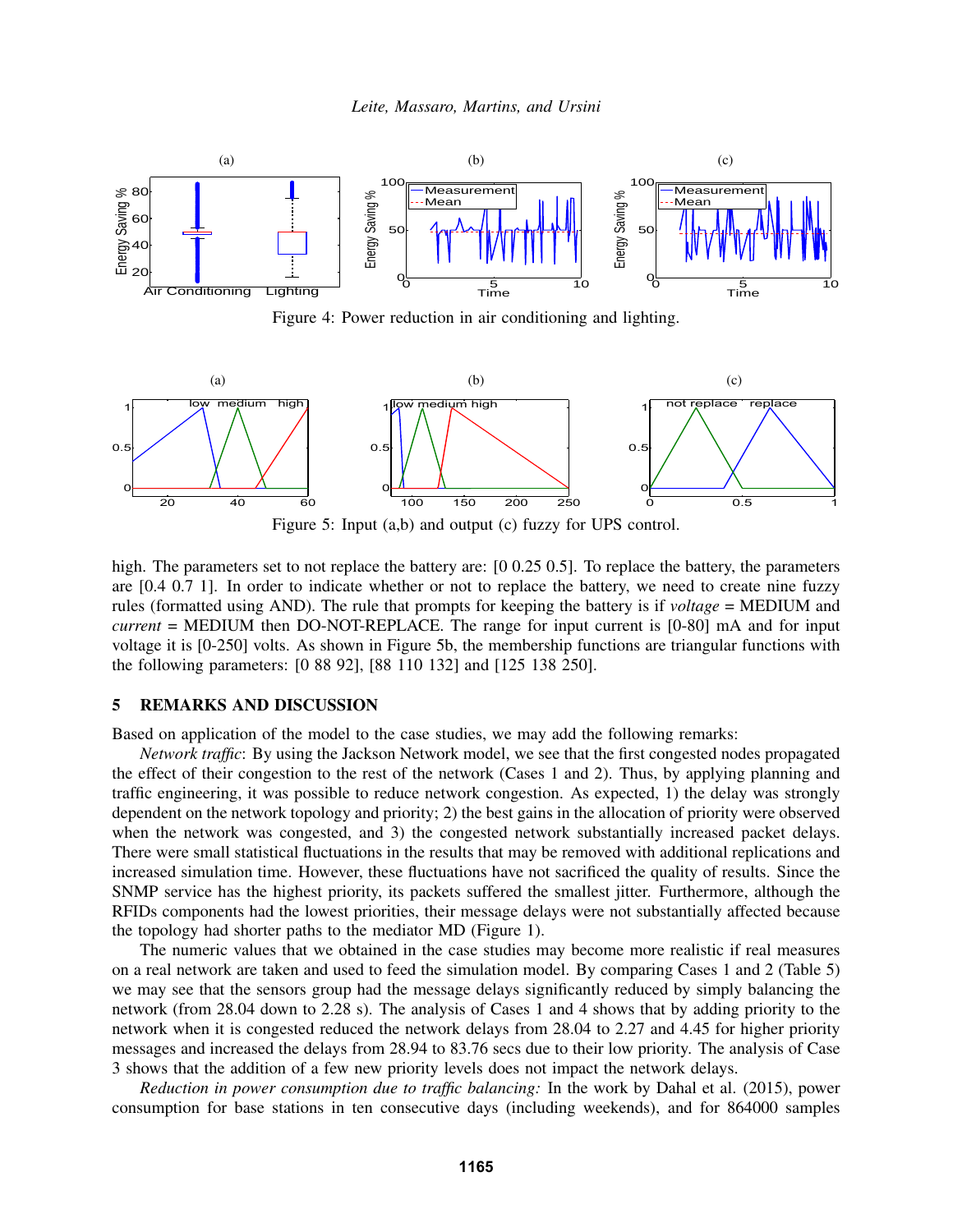collected from a 3G system - is given by  $Y = a + bX$ , where *a* is given in Watt and *b* in Watt/E. Under high traffic,  $y = 1.274 + 1.713x$ , and the regression has a coefficient of determination that is large, i.e.,  $r^2 > 0.765$ . For low traffic, y = 1.22677 + 0.00057x, and the coefficient of determination is low ( $r^2$  < 0.31). If our simulation model had a 3G implementation such as the one by Madhu et al [\(Dahal, Khadka,](#page-11-0) [Shrestha, and Shakya 2015\)](#page-11-0), and considering that the values we obtained are for high (or peak) traffic, we would estimate a daily reduction in power consumption of 4.42 Watts (i.e.,  $1.274 + 1.713$  (6.734-4.896) = 4.422 W). For the highest traffic load between 8-11 am to 6-8 pm, this figure would roughly translate into a monthly savings of up to 450 Watts  $\cdot$  h/month, which could  $\cdot$  in turn - represent a substantial extension of battery life.

*Reduction in power consumption due to traffic prioritization:* The saving in energy results mostly from the network balancing. For example, from Table [6,](#page-7-0) Cases 1 and 2, the delay reduced from 28.04 to 2.28 seconds, approximately 1000 % . On the other hand, changing the priority had not significantly changed the delay for a balanced traffic. For example, the delay reduced from 2.28 (Case 2 - without priority) to only 2.09 (Case 3 - with priority), which represents a gain of approximately 10 % . If a packet that controls UPS has a delay reduced by 26 secs, it would imply that it is switched OFF 26 secs earlier. Assuming 1000 switches in one year, it would yield 1000 x 26 secs = 7 hours approx. of consumption. Assuming a small campus with 200 ACs drawing 5000 Watts each, this would amount a total energy saving of 35 kWh. This value is enough to supply energy for roughly 6 households for one month. Clearly, in larger campuses these values could easily escalate to larger figures.

*Reduction in power consumption due to fuzzy logic control:* The use of fuzzy logic in the application caused a reduction of 50 % in AC and lighting power. Furthermore, the use of a Kalman-based predictor allows the replacement of batteries in advance, thus avoiding blackouts, as shown in Figure [4.](#page-9-0)

### 6 CONCLUSION

In this work, we addressed IP packet priorities, the reduction of network congestion, and fuzzy logic control as strategies to reduce power consumption. To illustrate the approach, we built a discrete event simulation model that includes an AdHoc network, a mediator, a set of applications and a set of inputs (RFID, sensors). This model was analytically validated using Jackson networks.

The reduction in message delays has at least two components: 1) the reduction in delays by assigning higher priorities to specific traffic, and 2) the reduction in delay by removing network congestion and overloading. In this work we attempted to reduce power consumption by tackling both forms. The increase of the priority of the emergency traffic effectively reduced the delays for these messages, which may allow the emergency UPS to be ON and OFF earlier than usual. The results showed that the model may provide estimates of the reduction in time, which may be converted to energy savings through simple formulas.

Assuming that the number of mobile devices outnumber the number of UPS devices, we may argue that balancing network traffic has a larger impact in terms of the number of devices affected, but not much power reduction in terms of  $kW \cdot h$ . On the contrary, increasing the priority of emergency and control traffic has a larger gain in terms of power, but the number of devices affected are smaller, though more critical. In any case, both strategies are useful and may be used in combination, as shown in this paper.

Priority and congestion have traditionally been associated to quality of service in multimedia and improvement of worst-case response times in real time systems. This article showed another face of priority and congestion - its impact on energy consumption. In addition to improving the QoS and the emergency response to critical alarms, it has a large impact on energy saving. Therefore, they should be given a more prominent role in the design of computational systems. The use of fuzzy logic resulted in an estimated 50% reduction in relation to the power consumption without any control. For future work, we consider that the reduction in the average message delays may be better explored by having an additional fuzzy logic dedicated to traffic control.